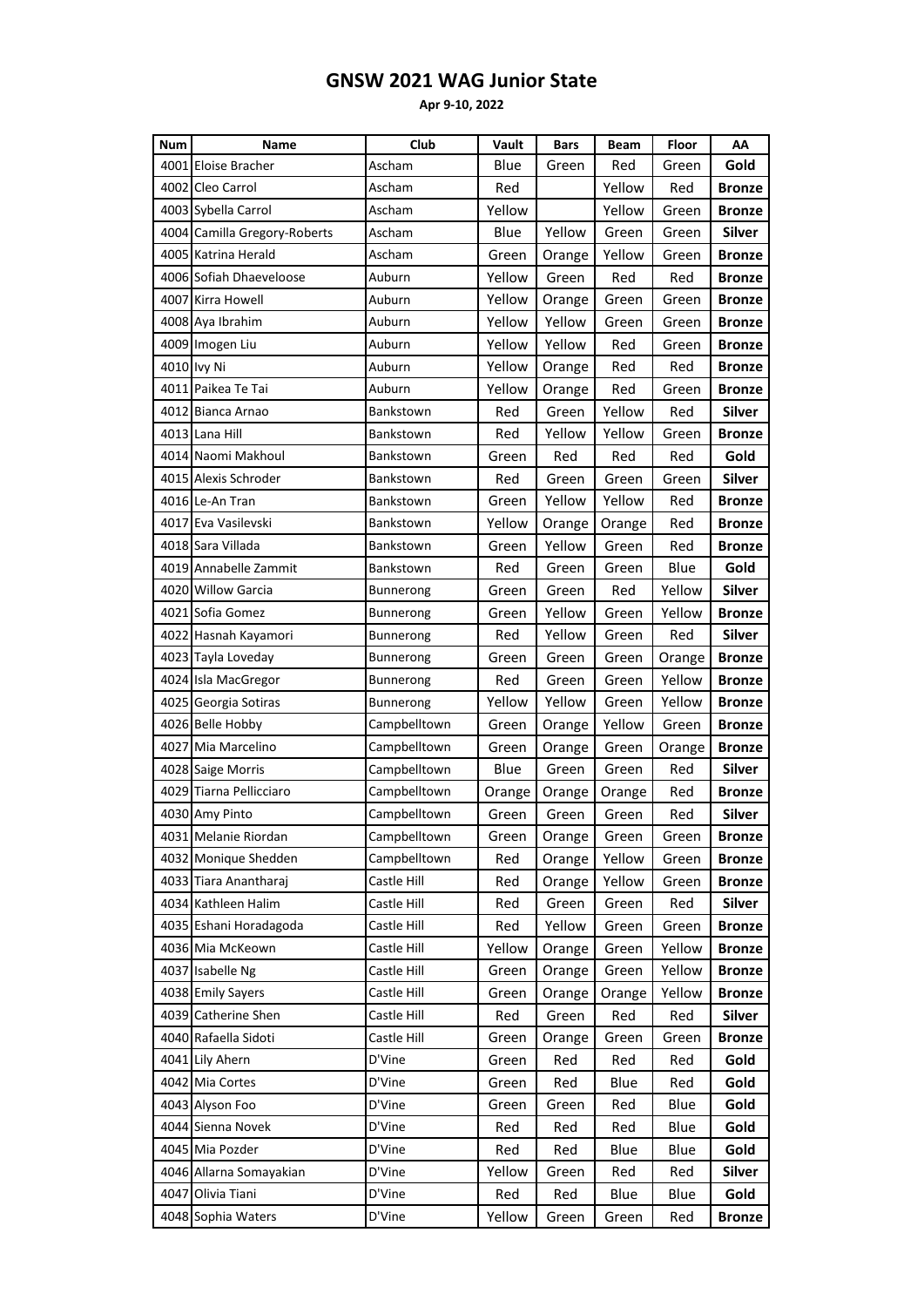## **GNSW 2021 WAG Junior State**

**Apr 9-10, 2022**

| <b>Num</b> | Name                      | Club             | Vault  | <b>Bars</b> | <b>Beam</b> | Floor  | AA            |
|------------|---------------------------|------------------|--------|-------------|-------------|--------|---------------|
|            | 4049 Eloise Williamson    | D'Vine           | Green  | Green       | Blue        | Blue   | Gold          |
|            | 4050 Eliza Bosevski       | Evolve           | Green  | Green       | Red         | Red    | <b>Silver</b> |
|            | 4052 Alexis Loukadounos   | Evolve           | Green  | Yellow      | Green       | Red    | <b>Silver</b> |
|            | 4053 Jaime Santoro-Hulls  | Evolve           | Green  | Green       | Red         | Green  | <b>Silver</b> |
|            | 4054 Reseigh Beddous      | Five Dock        | Red    | Orange      | Red         | Blue   | <b>Silver</b> |
|            | 4055 Libby Chu            | Five Dock        | Red    | Yellow      | Red         | Green  | <b>Silver</b> |
|            | 4056 Sophie Crawford      | Five Dock        | Green  | Orange      | Green       | Orange | <b>Bronze</b> |
|            | 4057 Isabella Fraser      | Five Dock        | Green  | Orange      | Yellow      | Red    | Bronze        |
|            | 4058 Tilly Frost          | Five Dock        | Yellow | Red         | Green       | Blue   | <b>Silver</b> |
|            | 4059 Lucy Glister         | Five Dock        | Yellow | Green       | Green       | Blue   | Silver        |
|            | 4060 Jasmine Gock         | Five Dock        | Yellow | Green       | Red         | Red    | Silver        |
|            | 4061 Chloe Hedges         | Five Dock        | Green  | Green       | Red         | Red    | <b>Silver</b> |
|            | 4062 Paige Jorstad        | Five Dock        | Yellow | Yellow      | Green       | Red    | <b>Silver</b> |
|            | 4064 Nil Mangaloglu       | Five Dock        | Green  | Green       | Yellow      | Blue   | <b>Silver</b> |
|            | 4065 Trinity Ong          | Five Dock        | Blue   | Orange      | Red         | Red    | <b>Silver</b> |
|            | 4066 Aeryn Ransevycz      | Five Dock        | Red    | Green       | Green       | Red    | Silver        |
|            | 4067 Mia Sendelbeck       | <b>Five Dock</b> | Yellow | Green       | Green       | Red    | <b>Bronze</b> |
|            | 4068 Lilly Wright         | Five Dock        | Blue   | Yellow      | Red         | Blue   | Gold          |
|            | 4069 Siena Chai           | Infinity         | Red    | Red         | Red         | Red    | Gold          |
|            | 4070 Nicole Dinca         | Infinity         | Yellow | Red         | Red         | Red    | Gold          |
|            | 4071 Rianna Li            | Infinity         | Yellow | Red         | Red         | Blue   | Gold          |
|            | 4072 Michiko Paul         | Infinity         | Green  | Red         | Red         | Blue   | Gold          |
|            | 4074 Alicia Kozevski      | Kogarah          | Yellow | Yellow      | Green       | Red    | Bronze        |
|            | 4075 Eve Yik              | Kogarah          | Green  | Orange      | Green       | Red    | <b>Bronze</b> |
|            | 4076 Indiana Ansen        | Macarthur        | Orange | Orange      | Green       | Green  | <b>Bronze</b> |
|            | 4077 Emiley Betts         | Macarthur        | Yellow | Orange      | Green       | Green  | Bronze        |
|            | 4078 Stephany Cabrera-Yee | Macarthur        | Yellow | Orange      |             | Orange | <b>Bronze</b> |
|            | 4079 Deyannah Coker       | Macarthur        | Green  | Orange      | Yellow      | Orange | <b>Bronze</b> |
|            | 4080 Violet Finn          | Macarthur        | Red    | Yellow      | Green       | Green  | <b>Bronze</b> |
|            | 4081 Danijelia Garcia     | Macarthur        | Green  | Yellow      | Green       | Green  | <b>Bronze</b> |
|            | 4082 Ella Holmes          | Macarthur        | Green  | Orange      | Yellow      | Orange | <b>Bronze</b> |
|            | 4084 Franchesca Jenkins   | Macarthur        | Orange | Orange      | Orange      | Green  | <b>Bronze</b> |
|            | 4085 Zara McInnes         | Macarthur        | Yellow | Orange      | Green       | Yellow | <b>Bronze</b> |
|            | 4086 Charli Montes da Oca | Macarthur        | Yellow | Yellow      | Orange      | Yellow | <b>Bronze</b> |
|            | 4087 Elise Plsek          | Macarthur        | Green  | Yellow      | Red         | Red    | <b>Silver</b> |
|            | 4088 Brooke Stocks        | Macarthur        | Green  | Orange      | Green       | Green  | <b>Bronze</b> |
|            | 4089 Aurelia Wright       | Macarthur        | Orange | Orange      | Yellow      | Green  | <b>Bronze</b> |
|            | 4090 Niamh Johnson        | MLC              | Green  | Green       | Red         | Green  | <b>Silver</b> |
|            | 4092 Francesca Mauceri    | MLC              | Green  | Green       | Red         | Blue   | Gold          |
|            | 4094 Amani Hadri          | Phoenix          | Green  | Yellow      | Green       | Green  | <b>Bronze</b> |
|            | 4095 Emily Huang          | Phoenix          | Green  | Yellow      | Green       | Red    | <b>Bronze</b> |
|            | 4096 Phoebe Hunt          | Phoenix          | Red    | Red         | Green       | Red    | Gold          |
|            | 4097 Alexis Masters       | Phoenix          | Green  | Green       | Green       | Green  | <b>Silver</b> |
|            | 4098 Emilie Vellin        | Phoenix          | Green  | Red         | Green       | Red    | Gold          |
|            | 4099 Marissa Georgakis    | PLC              | Green  | Green       | Red         | Green  | <b>Silver</b> |
|            | 4100 Mia Hunter           | PLC              | Green  | Green       | Red         | Red    | <b>Silver</b> |
|            | 4101 Alice Keeler         | <b>PLC</b>       | Green  | Green       | Red         | Green  | Silver        |
|            | 4102 Eva O'Connell        | PLC              | Green  | Green       | Red         | Green  | <b>Silver</b> |